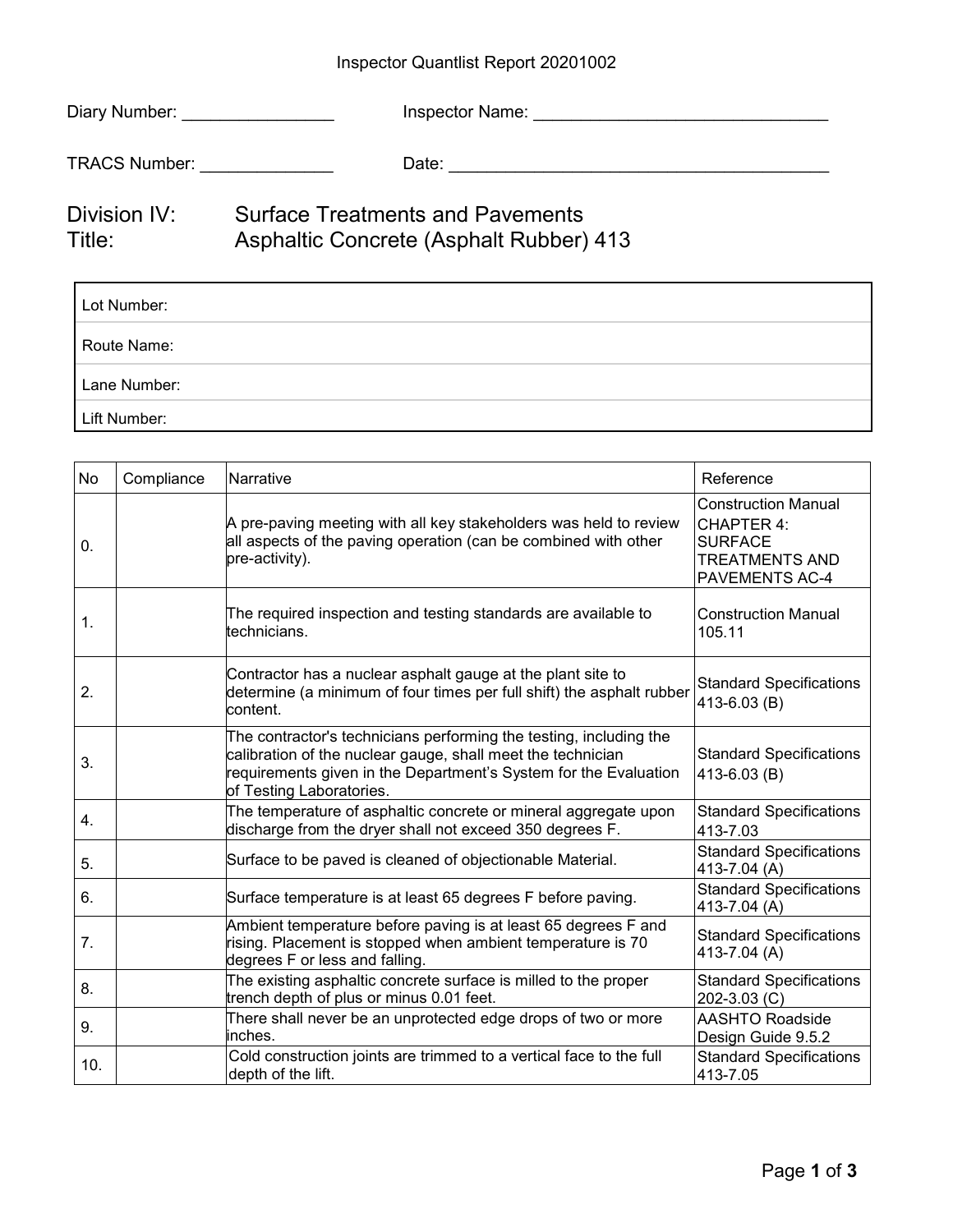## Inspector Quantlist Report 20201002

| 11. | The control system shall be capable of working with the following<br>devices which shall be furnished with the machine:<br>Ski - type device at least 30 feet in length, supported throughout its<br>entire length, Short ski, 500 feet of control line and stakes, Joint<br>matcher shoe.                                                                                                                              | <b>Standard Specifications</b><br>413-7.04 (D)                                         |
|-----|-------------------------------------------------------------------------------------------------------------------------------------------------------------------------------------------------------------------------------------------------------------------------------------------------------------------------------------------------------------------------------------------------------------------------|----------------------------------------------------------------------------------------|
| 12. | Electronic controls on the paving machine are operating properly.                                                                                                                                                                                                                                                                                                                                                       | <b>Standard Specifications</b><br>413-7.04 (D)                                         |
| 13. | ongitudinal joints are located within one foot of the centerline<br>between two adjacent lanes and are staggered a minimum of one<br>foot from the longitudinal joint of the underlying course.                                                                                                                                                                                                                         | <b>Standard Specifications</b><br>413-7.05                                             |
| 14. | Joints are formed by a slope shoe or hot lapped and compacted<br>while the mixture is still hot.                                                                                                                                                                                                                                                                                                                        | <b>Standard Specifications</b><br>413-7.05                                             |
| 15. | The temperature of the asphaltic concrete just prior to compaction<br>shall be at least 275 degrees F.                                                                                                                                                                                                                                                                                                                  | <b>Standard Specifications</b><br>413-7.06 (A)                                         |
| 16. | There is no aggregate segregation.                                                                                                                                                                                                                                                                                                                                                                                      | <b>Standard Specifications</b><br>413-7.04 (A)                                         |
| 17. | Asphalt concrete temperatures behind the laydown machine are<br>documented in the daily diary.                                                                                                                                                                                                                                                                                                                          | <b>Construction Manual</b><br>105.11                                                   |
| 18. | For courses greater than one inch, a minimum of one static steel-<br>wheel compactor and two vibratory steel-wheel compactors each<br>weighing a minimum of 8.0 tons shall be provided.                                                                                                                                                                                                                                 | <b>Standard Specifications</b><br>413-7.06 (B)                                         |
| 19. | For courses of one inch or less, a minimum of three static steel-<br>wheel compactors each weighing a minimum of 8.0 tons shall be<br>provided.                                                                                                                                                                                                                                                                         | <b>Standard Specifications</b><br>413-7.06 (B)                                         |
| 20. | For courses greater than one inch, sufficient vibratory steel-wheel<br>compactors shall be provided so that the drums of the compactors<br>when staggered will cover the entire width of the paving machine.                                                                                                                                                                                                            | <b>Standard Specifications</b><br>413-7.06 (B)                                         |
| 21. | For courses of one inch or less, sufficient compactors must be<br>provided so that the drums of the compactors when staggered will<br>cover the entire width of the paving machine on the initial forward<br>pass while a static compactor remains to complete final rolling. If<br>the asphaltic concrete product ion rate exceeds 250 tons per hour,<br>an additional static steel-wheel compactor shall be provided. | <b>Standard Specifications</b><br>413-7.06 (B)                                         |
| 22. | Initial breakdown rollers shall be maintained no more than 300 feet<br>behind the paving machine.                                                                                                                                                                                                                                                                                                                       | <b>Standard Specifications</b><br>413-7.06 (C)                                         |
| 23. | For courses one inch or less, static steel wheel compactors, or<br>vibratory compactors in the static mode, shall be used for initial<br>breakdown.<br>For courses greater than on inch, vibratory compactors shall be<br>used for initial breakdown.                                                                                                                                                                   | <b>Standard Specifications</b><br>413-7.06 (C)                                         |
| 24. | The roller(s) used for final compaction shall follow as closely behind Standard Specifications<br>the initial breakdown rollers as possible.                                                                                                                                                                                                                                                                            | 413-7.06 (C)                                                                           |
| 25. | As many passes as possible are made with the rollers before the<br>temperature of the rubberized asphaltic concrete falls below 220<br>degrees F.                                                                                                                                                                                                                                                                       | <b>Standard Specifications</b><br>413-7.06 (C)                                         |
| 26. | All edges are compacted by methods approved by the Engineer<br>while the mixture is still hot.                                                                                                                                                                                                                                                                                                                          | <b>Standard Specifications</b><br>413-7.06 (C)                                         |
| 27. | Rolling pattern and number of coverages are documented in the<br>daily diary.                                                                                                                                                                                                                                                                                                                                           | <b>Construction Manual</b><br>105.11<br><b>Standard Specifications</b><br>413-7.06 (C) |
| 28. | The wheels of compactors shall be wetted with water, or if<br>hecessary soapy water, or a product approved by the Engineer to<br>prevent the asphaltic concrete from sticking to the steel wheels<br>during rolling.                                                                                                                                                                                                    | <b>Standard Specifications</b><br>413-7.06 (A)                                         |
| 29. | For final rolling, vibratory rollers shall be used in the mode required<br>by the Engineer. However for courses of one inch or less, vibratory<br>compactors shall not be used in the vibratory mode.                                                                                                                                                                                                                   | <b>Standard Specifications</b><br>413-7.06 (B)                                         |